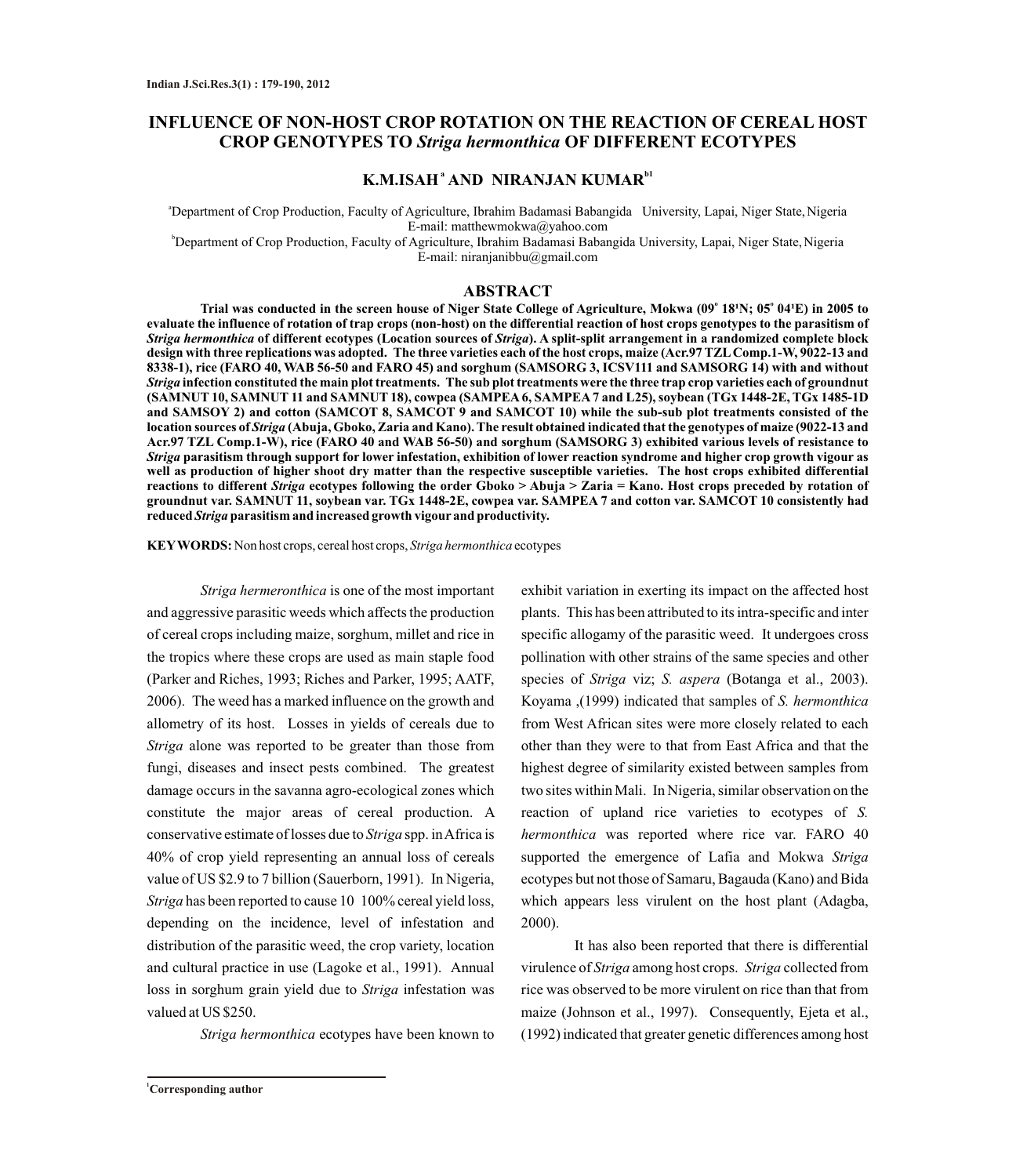crop germplasm may be obscured by diverse and shifting populations of *Striga*. This thus brings about the existence of different *Striga hermonthica* biotypes ( Adagba, 2000). This becomes a problem for plant breeders in developing resistant/tolerant cultivars to *Striga* parasitism.

However, various control methods have been identified for reducing *Striga* parasitism in cereal host crops including hand pulling and hoe weeding, proper land preparation, use of adequate fertilizer, use of herbicides, date of planting, use of resistant varieties, use of trap or catch crops in mixture with host crops and so on. There is no single method alone is capable of ensuring sustainable *Striga* control. Lagoke et al., (1999) thus suggested an integration of *Striga* control methods in a package that involves the use of appropriate trap crops in mixture with resistant/tolerant cereal crops. This might be because the use of host plant resistance has been considered the most important, durable, in expensive, cost effective and easily adoptable method (Kim, 1994). The STR hybrids, open pollinated varieties had been reported by Kim (1994) to have increased yields by 2.5 over the susceptible improved and local genotypes over years. The problem with the host plant resistance is the lack of universal resistance in crop genotypes due to the existence of different biotypes of *S. hermonthica*.

Legume food crops including, cowpea, soybean and groundnut and some other non-host crop plants including cotton were reported to stimulate *Striga* seeds germination. There is wide variability in their ability to stimulate suicidal germination of *Striga seed*. They also reported that cowpea, soybean and groundnut stimulated *Striga* seed germination by 7.3 to 78.2%, 14.4 to 70.7% and 0 to 72.23% respectively. Botanga et al., (2003) also reported 13.3 to 50.0% stimulation of *Striga* seed germination by cotton varieties.

In view of wide variability among non-host species and their varieties in the stimulation of suicidal germination of different biotypes of *Striga hermonthica*, it is important to evaluate the non-host crop varieties for trap cropping ability when planted in rotation with host crops. Since early studies have confirmed differential virulence of *Striga hermonthica* biotypes on different host crop genotypes, the ability of the trap crops to alleviate the

parasitism of the biotypes on the host crops deserve evaluation. The objective of the study therefore was to evaluate the effect of rotating non-host crop plants (cowpea, soybean, groundnut and cotton) on the reaction of some genotypes of rice, maize and sorghum to infection by *Striga hermonthica* of different location sources (ecotypes).

# **MATERIALS AND METHODS**

The trial was conducted at Niger State College of Agriculture, Mokwa (09 $^{\circ}$  18<sup>1</sup>N; 05 $^{\circ}$  04<sup>1</sup>E) screen house in 2005. In the trial, the *Striga hermonthica* seeds were collected from fields of maize, millet and sorghum at Mokwa and Bida location only. *Striga* seeds were collected from Abuja, Gboko, Zaria and Kano.The trial was laid out in a split-split arrangement in a randomised complete block design. The three varieties each of the host crop genotypes maize (9022-13, Acr.97 TZL Comp.1-W and 8338-1), rice (FARO 40, WAB 56-50 and FARO 45) and sorghum (SAMSORG 3, ICSV111 and SAMSORG 14) infected with and without *Striga* constituted the main plot treatments. The sub-plot treatments consisted of three varieties each of trap crops, groundnut SAMNUT 11, SAMNUT 10 and SAMNUT 18, soybean TGx 1448-2E, TGx 1485-1D and SAMSOY 2, cowpea SAMPEA 7, L25 and SAMPEA 6 and cotton SAMCOT 10, SAMCOT 9 and SAMCOT 8 as well as no trap crop controls. The sub-sub plot treatments consisted of the location sources of *Striga hermonthica* seeds viz, Abuja, Gboko, Zaria and Kano *Striga* ecotypes as well as no inoculation control. All the treatments were replicated three times in each trial on the floor of the screen house.

The soil was collected from the crop farm of Niger State College of Agriculture, Mokwa and used to fill the pots of 27.5 cm diameter and 15 cm depth after sieving to get rid of stones and debris. The pots were filled to two-third depth with the sieved soil while the remaining one-third was filled with soil-*Striga* seed mixture for the inoculated pots. The soils were inoculated with 3,000 *Striga* seeds per pot using the procedure described by Kim, (1994). In order to determine the volume of water required to bring the soil in the pots to field capacity before planting, three pots were filled with soil to the brim and a known volume of water was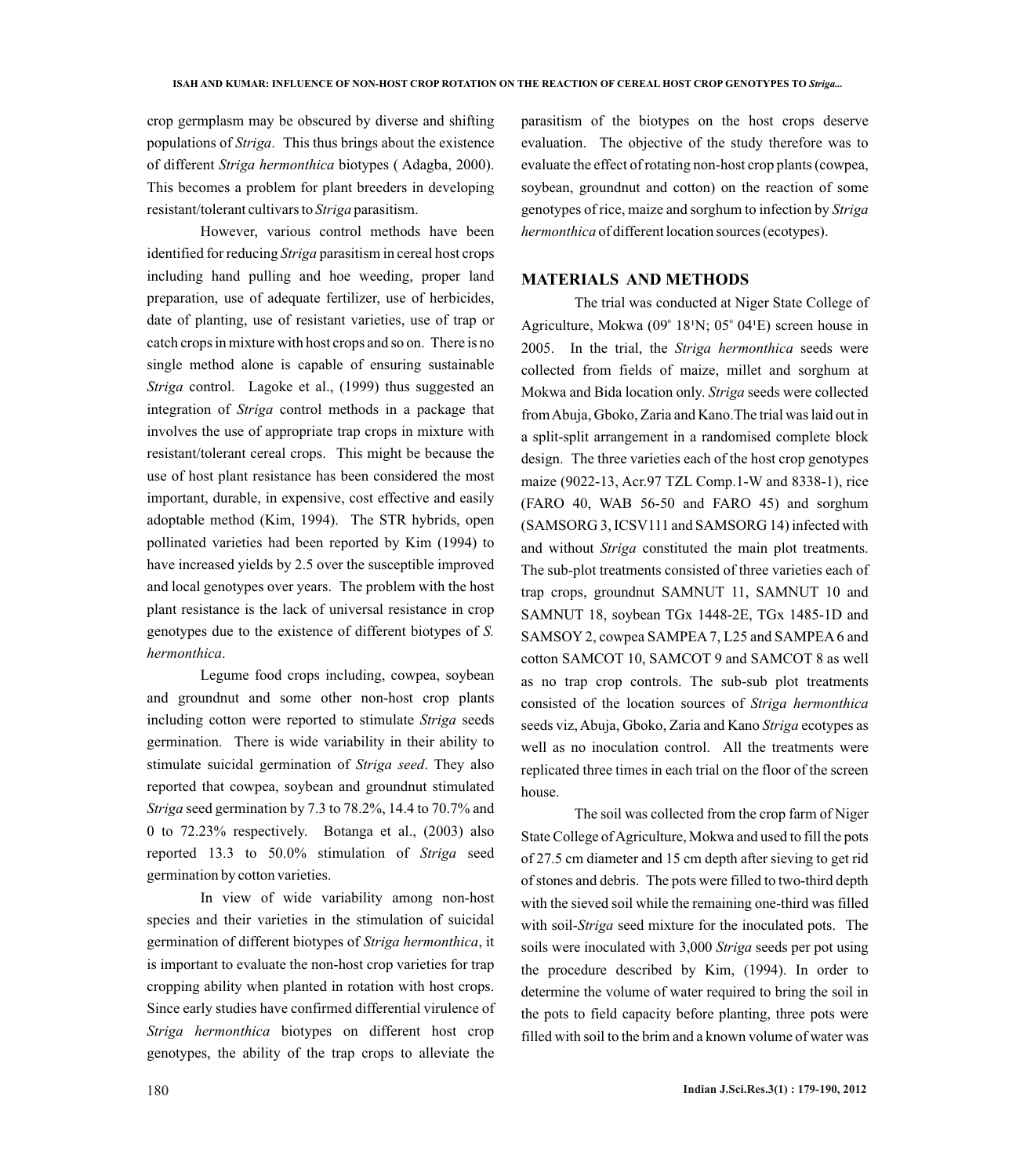applied. The excess water which drained through the perforated holes was collected and measured. The difference in the volume of water collected was the volume required and used to bring the soil in each pot to field capacity.

Three seeds of maize, five seeds of sorghum and seven seeds of rice were planted per pot and the seedlings were later thinned down to two per pot at 2 weeks after planting (WAP) for maize and at 5 WAP for sorghum. Rice was thinned to four plants per pot at 5WAP. Three seeds of all the trap crops groundnut, soybean, cowpea and cotton were planted and later thinned down to two at 3 WAP. Fertilizer at the equivalent 90 kgN/ha, 45kg  $P_2O_3$ /ha and  $45kg K<sub>2</sub>O/ha$  was applied to maize and sorghum and 60 kgN/ha, 40kg P,O<sub>s</sub>/ha and 40kg K,O/ha to rice. In each case, half dose of N and full doses  $P_2O_5$  and  $K_2O$  was applied at 3 WAPusing NPK 15-15-15 and the remaining half dose of N was applied at 6 WAP using urea. All weeds with exception of *Striga hermonthica* plants were hand pulled as soon as they emerged. The data collected include host crop height, vigour score, reaction syndrome at 9 and 12 WAP and shoot dry weight (kg/ha) at 15 WAP as well as number of days to first *Striga* emergence and *Striga* shoot count at 9 and 12 WAP. All the data collected were subjected to analysis of variance (ANOVA) and means partitioned using Duncan Multiple Range Test (DMRT).

#### **RESULTS**

#### **Host Crop Plants Height**

With exception of plant height of rice var. FARO 40 infected with different *Striga* ecotypes, the heights of plants of the three host crops evaluated, maize, sorghum and rice, were significantly depressed by *Striga* infection compared with their respective *Striga* free controls at 9 and 12 WAP(Table- 1).

The host crops planted in rotation with all the trap crop varieties had significantly taller plants compared with their respective controls in the trial (Table -1). In addition, groundnut var. SAMNUT 11, soybean var. TGx 1448-2E, cowpea var. SAMPEA 7 and cotton var. SAMCOT 10 planted in rotation resulted in significantly taller plants compared with their other respective trap crop varieties in the study.

Infection with *Striga* seeds among *Striga* ecotypes resulted in significantly higher depression of host crop plants height following the order Gboko > Abuja > Zaria = Kano (Table- 1).

### **Host Crop VigourScore**

The three varieties each of the three host crops, maize (9022-13, Acr. 97 TZL Comp. 1-W and 8338-1), rice (FARO 40, WAB 56-50 and FARO 45) and sorghum (SAMSORG 3, ICSV111 and SAMSORG 14) infected with *Striga* had significantly lower vigour score compared with their respective *Striga* free controls (Table 1). Under *Striga* infection, the depression in the vigour scores of the host crop varieties followed the order  $8338-1$  > Acr.97 TZL Comp. 1-W > 9022-13 for maize, FARO 45 > WAB 56-50 > FARO 40 for rice and ICSV 111 > SAMSORG 14 > SAMSORG 3 for sorghum (Table 1).

All the trap crop varieties planted in rotation with the host crops resulted in significantly higher vigour score of the host crops compared with the control at 9 and 12WAP (Table -1). In addition, the use of groundnut var. SAMNUT 11, soybean var. TGx 1448-2E, cowpea var. SAMPEA7 and cotton var. SAMCOT 10 as rotational trap crops resulted in significantly higher host crop vigour score than their other two respective trap crop varieties (Table -1).

The vigour score of the host crops infected with all ecotypes of *Striga* were significantly lower compared with the no infected *Striga* controls at 9 and 12WAP(Table- 1). The vigour scores of the host crops among various *Striga* ecotypes significantly followed the order Zaria = Kano > Abuja > Gboko (Table -1).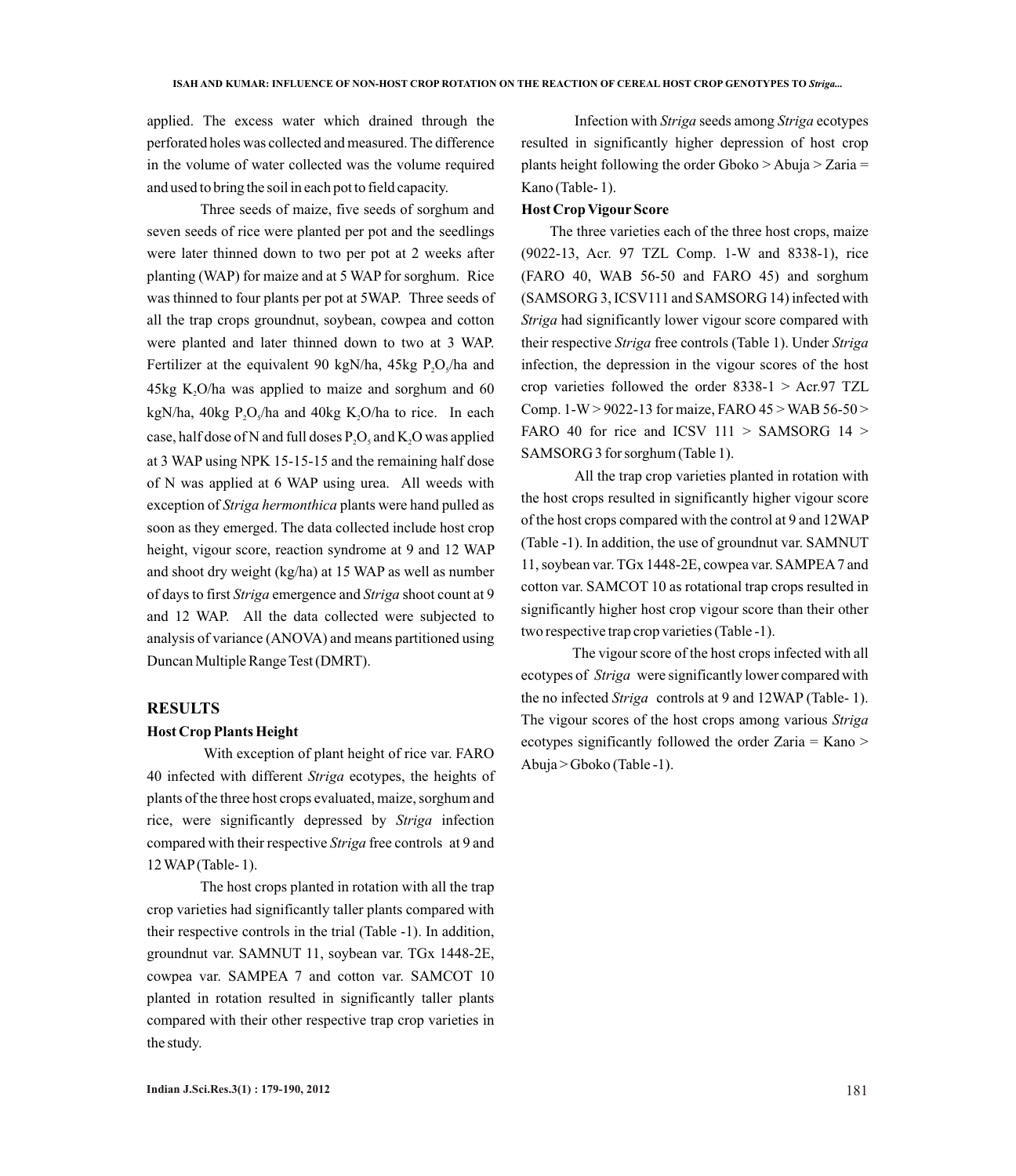| <b>Treatments</b>               | <b>Host crops</b><br>genotypes height<br>(cm) |        | Host crop vigour<br>score |                  |
|---------------------------------|-----------------------------------------------|--------|---------------------------|------------------|
|                                 | 9 WAP                                         | 12WAP  | 9 WAP                     | 12 WAP           |
| <b>Host Crops Genotypes (H)</b> |                                               |        |                           |                  |
| <b>MAIZE</b>                    |                                               |        |                           |                  |
| Inoculated                      |                                               |        |                           |                  |
| Acr.97TZL Comp.1-W              | 86.5c <sup>1</sup>                            | 90.7c  | 4.0c                      | 3.1c             |
| 9022-13                         | 93.1b                                         | 96.9b  | 4.2 <sub>b</sub>          | 3.7 <sub>b</sub> |
| 8338-1                          | 68.7d                                         | 71.2d  | 3.1d                      | 2.1d             |
| No inoculation                  |                                               |        |                           |                  |
| Acr.97TZL Comp.1-W              |                                               |        |                           |                  |
| 9022-13                         | 99.7a                                         | 106.2a | 4.90a                     | 4.9 <sup>a</sup> |
| 8338-1                          | 101.3a                                        | 108.7a | 4.9a                      | 4.9a             |
| $SE \pm$                        | 87.3c                                         | 90.1c  | 5.0a                      | 4.9a             |
| <b>RICE</b>                     | 0.65                                          | 0.81   | 0.05                      | 0.04             |
| Inoculated                      |                                               |        |                           |                  |
| <b>FARO 40</b>                  |                                               |        |                           |                  |
| WAB 56-50                       | 23.7a                                         | 37.2a  | 4.7 <sub>b</sub>          | 4.2 <sub>b</sub> |
| <b>FARO 45</b>                  | 20.2 <sub>b</sub>                             | 28.7b  | 4.5c                      | 3.7c             |
| No inoculation                  | 16.7c                                         | 23.7c  | 4.0d                      | 3.0 <sub>d</sub> |
| <b>FARO 40</b>                  |                                               |        |                           |                  |
| WAB $56 - 50$                   | 23.9a                                         | 37.6a  | 5.0a                      | 4.9a             |
| <b>FARO 45</b>                  | 23.8a                                         | 36.9a  | 5.0a                      | 5.0a             |
| $SE \pm$                        | 23.1a                                         | 36.4a  | 4.9a                      | 4.8a             |
| <b>SORGHUM</b>                  | 0.33                                          | 0.46   | 0.05                      | 0.07             |
| Inoculated                      |                                               |        |                           |                  |
| SAMSORG <sub>3</sub>            |                                               |        |                           |                  |
| <b>ICSV111</b>                  | 99.2d                                         | 106.3d | 4.6 <sub>b</sub>          | 3.8 <sub>b</sub> |
| <b>SAMSORG 14</b>               | 94.7e                                         | 106.1e | 3.5d                      | 2.3d             |
| No inoculation                  | 108.7c                                        | 121.3b | 4.1c                      | 3.5c             |
| <b>SAMSORG 3</b>                |                                               |        |                           |                  |
| <b>ICSV111</b>                  | 114.8b                                        | 117.9c | 5.0a                      | 4.9a             |
| <b>SAMSORG 14</b>               | 114.1bc                                       | 121.9b | 4.9a                      | 4.9a             |
| $SE \pm$                        | 142.6a                                        | 142.9a | 4.9a                      | 4.9a             |
|                                 | 0.97                                          | 0.36   | 0.06                      | 0.05             |

**Table 1: Host crop genotypes height and vigour score as influenced by trap crop varieties in rotation and ecotypes of**  *Striga hermonthica* **in the screen house at Mokwa, 2005**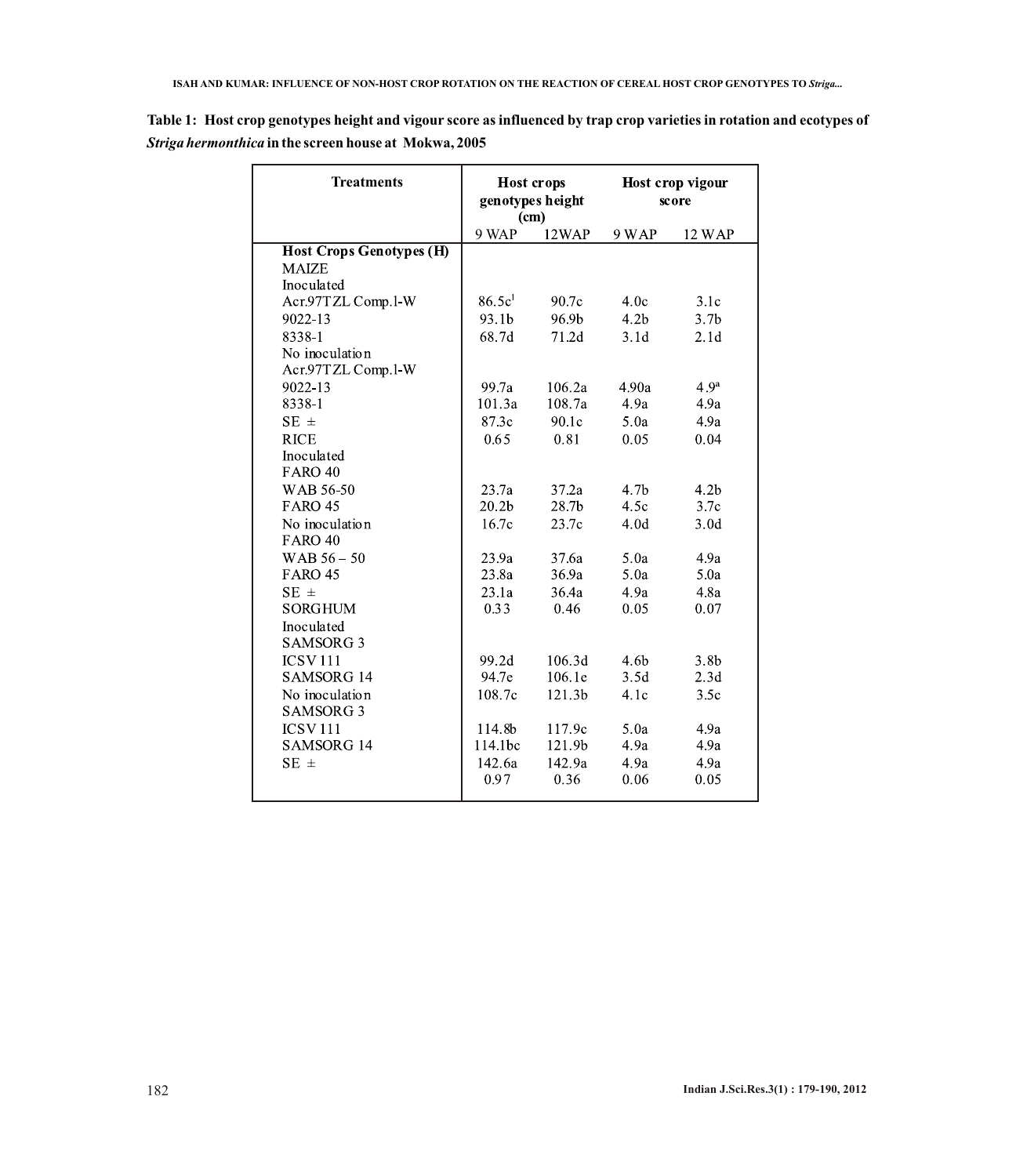**Table 1 contd: Host crop genotypes height and vigour score as influenced by trap crop varieties in rotation and ecotypes of** *Striga hermonthica* **in the screen house at Mokwa, 2005**

| <b>Treatments</b>              | Host crop genotypes<br>height (cm) |           | Host crops vigours<br>score |                  |
|--------------------------------|------------------------------------|-----------|-----------------------------|------------------|
|                                | 9WAP                               | 12 WAP    | 9 WAP                       | 12 WAP           |
| Trap Crops (T)                 |                                    |           |                             |                  |
| Groundnut                      |                                    |           |                             |                  |
| <b>SAMNUT 11</b>               | 81.0a                              | 97.0ab    | 3.9 <sub>bc</sub>           | 3.3bc            |
| <b>SAMNUT 10</b>               | 79.0b                              | 92.3c     | 3.4ef                       | 3.0de            |
| <b>SAMNUT 18</b>               | 79.9b                              | 90.1d     | 3.1 <sub>g</sub>            | 2.5f             |
| Soybean                        |                                    |           |                             |                  |
| <b>TGX 1448-2E</b>             | 83.3a                              | 97.4a     | 4.0ab                       | 3.2bc            |
| <b>TGX 1485-1D</b>             | 80.5b                              | 93.4c     | 3.7cd                       | 2.9d             |
| <b>SAMSOY 2</b>                | 79.9b                              | 92.6c     | 3.1 <sub>g</sub>            | 2.3e             |
| Cowpea                         |                                    |           |                             |                  |
| <b>SAMPEA 7</b>                | 84.3a                              | 98.4a     | 4.2a                        | 3.5a             |
| L25                            | 79.5b                              | 93.5c     | 3.5de                       | 2.3e             |
| <b>SAMPEA 6</b>                | 77.0c                              | 89.1d     | 3.2fg                       | 2.0f             |
| Cotton                         |                                    |           |                             |                  |
| SAMCOT <sub>10</sub>           | 82.9a                              | 95.8b     | 4.0ab                       | 3.5a             |
| SAMCOT 9                       | 74.6b                              | 93.1c     | 3.7cd                       | 3.0cd            |
| <b>SAMCOT 8</b>                | 78.8b                              | 92.9c     | 3.3efg                      | 2.5e             |
| No trap crops inoculation      | 68.1d                              | 72.3e     | 2.7 <sub>h</sub>            | 1.7g             |
| $SE \pm$                       | 0.54                               | 0.49      | 0.08                        | 0.07             |
| Location Sources of Striga (L) |                                    |           |                             |                  |
| Abuja                          | 73.9c                              | 83.2c     | 3.7c                        | 3.2c             |
| Gboko                          | 66.5d                              | 72.3d     | 3.30d                       | 2.9d             |
| Zaria                          | 84.1b                              | 77.0b     | 4.0 <sub>b</sub>            | 3.8 <sub>b</sub> |
| Kano                           | 84.5b                              | 97.2b     | 4.2 <sub>b</sub>            | 3.9 <sub>b</sub> |
| No inoc.                       | 86.7a                              | 98.7a     | 4.9a                        | 4.9a             |
| $SE \pm$                       | 0.57                               | 0.40      | 0.07                        | 0.05             |
| <b>Interactions</b>            |                                    |           |                             |                  |
| LxT                            | $0.42*$                            | $0.23*$   | $0.09*$                     | $0.09*$          |
| LxH                            | <b>NS</b>                          | <b>NS</b> | $0.10*$                     | $0.08*$          |
| TxH                            | $2.12*$                            | $1.46*$   | <b>NS</b>                   | <b>NS</b>        |
| LxTxH                          | $3.07*$                            | $2.23*$   | <b>NS</b>                   | $0.32*$          |
| CV(%)                          | 3.35                               | 2.55      | 9.60                        | 9.55             |
|                                |                                    |           |                             |                  |

1 - Means followed by same letter(s) within a column are not significantly different at 5% probability (DMRT).

WAP- Weeks after planting

\* - Significant at 5% probability

NS - Not significant

Crop vigour score using scale 1-5 where 1 not vigourous and 5 very vigourous

### **Host Crops Reaction Score**

The three genotypes each of the three host crops, maize, rice and sorghum infected with *Striga* had significantly higher reaction syndrome compared with their respective *Striga* 

free controls (Table -2). The three genotypes of each host crops exhibited differential reaction syndrome to *Striga*  infection. The reaction scores among the genotypes of each host crops significantly followed the order FARO 45 > WAB  $56-50$  > FARO 40 for rice and ICSV 111 > SAMSORG 14 > SAMSORG 3 for sorghum at 9 and 12 WAP, for maize genotypes 8338-1 > Acr. 97 TZL Comp.1- $W > 9022 - 13$  at 12 WAP and at 9 WAP, 8338-1 > 9022-13 = Acr. 97 TZL Comp. 1-W (Table-2). .

All the trap crop varieties planted in rotation with host crops supported significantly lower host crop reaction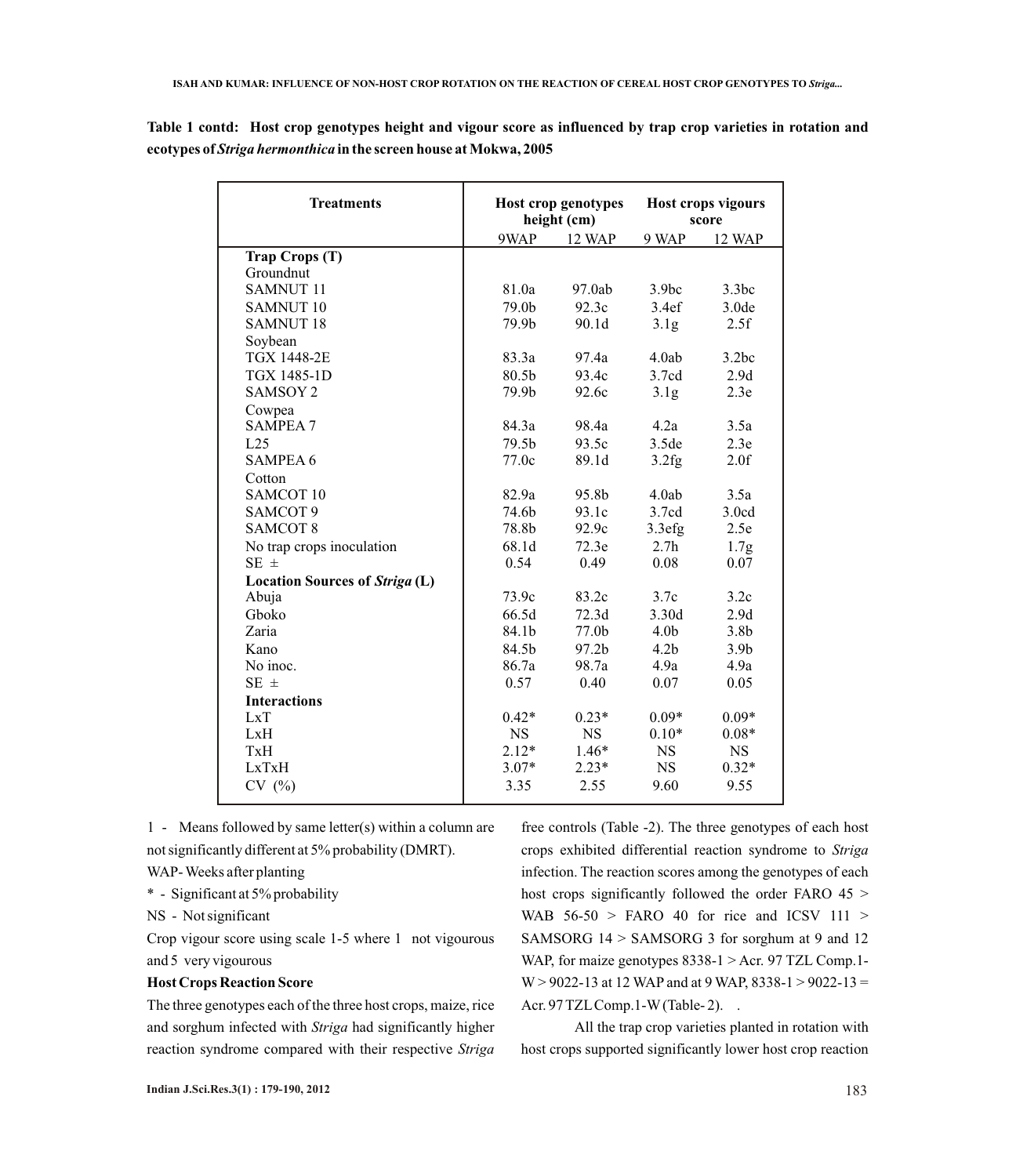score compared with the no trap crop control (Table -2). With the exception of 9WAP with soybean rotation, the groundnut varieties SAMNUT 11 and SAMNUT 10, soybean varieties TGx 1448-2E and TGx 1485-1D, cowpea varieties. SAMPEA 7 and L25 as well as cotton var. SAMCOT 10 and SAMCOT 9 planted in rotation resulted in lower host crop reaction score compared with their other respective varieties at 9 and 12 WAP(Table- 2).

the control at 9 and 12WAP (Table 2). Host crop reaction score to the various *Striga* ecotypes at 9 and 12WAP followed the order Gboko>Abuja>Zaria>Kano>Control (Table- 2).

# **Host Crops Shoot Dry Weight**

The three varieties each of the three crops infected with *Striga* seeds had significantly higher shoot dry weight compared with their respective controls (Table- 2). The two STR

The host crops infected with all *Striga* ecotypes also had significantly higher reaction score compared with

|  |  |                                                                                                |  | Table 2: Host crop genotypes reaction to Striga parasitism and shoot dry weights as influenced by planting trap |
|--|--|------------------------------------------------------------------------------------------------|--|-----------------------------------------------------------------------------------------------------------------|
|  |  | crops in rotation and ecotypes of <i>Striga hermonthica</i> in the screen house at Mokwa, 2005 |  |                                                                                                                 |

| <b>Treatments</b>                                            | Host crop genotypes<br>reaction score |                  | Shoot dry weights<br>(g/pot) at 15 WAP |              |
|--------------------------------------------------------------|---------------------------------------|------------------|----------------------------------------|--------------|
|                                                              | 9 WAP                                 | 12WAP            | Host crop                              | Trap<br>crop |
| <b>Host Crop Genotypes (H)</b><br><b>MAIZE</b><br>Inoculated |                                       |                  |                                        |              |
| Acr.97TZL Comp.1-W                                           | 1.9 <sub>b</sub>                      | 3.7 <sub>b</sub> | 73.3 <sub>b</sub>                      | 42.4         |
| 9022-13                                                      | 1.8b                                  | 3.0 <sub>c</sub> | 76.1b                                  | 42.3         |
| 8338-1<br>No inoculation                                     | 3.0a                                  | 4.6a             | 20.1 <sub>d</sub>                      | 42.5         |
| Acr.97TZL Comp.1-W<br>9022-13                                | 1.1c<br>1.2c                          | 1.1d<br>1.2d     | 98.3a<br>99.4a                         | 41.7<br>45.2 |
| 8338-1                                                       | 1.0 <sub>c</sub>                      | 1.1 <sub>d</sub> | 61.3c                                  | 42.0         |
| $SE \pm$                                                     | 0.06                                  | 0.05             | 3.40                                   | 0.30         |
| <b>RICE</b><br>Inoculated                                    |                                       |                  |                                        |              |
| <b>FARO 40</b>                                               | 1.5c                                  | 2.3c             | 40.9 <sub>b</sub>                      | 39.9         |
| WAB 56-50                                                    | 1.7 <sub>b</sub>                      | 2.7 <sub>b</sub> | 34.1c                                  | 39.8         |
| <b>FARO 45</b>                                               | 2.0a                                  | 3.0a             | 28.3d                                  | 39.7         |
| No inoculation                                               |                                       |                  |                                        |              |
| <b>FARO 40</b>                                               | 1.1d                                  | 1.1d             | 50.1a                                  | 39.7         |
| WAB 56-50                                                    | 1.1d                                  | 1.1d             | 41.7 <sub>b</sub>                      | 39.6         |
| <b>FARO 45</b>                                               | 1.2d                                  | 1.2d             | 35.1c                                  | 40.0         |
| $SE \pm$                                                     | 0.06                                  | 0.04             | 1.90                                   | 0.40         |
| <b>SORGHUM</b><br>Inoculated                                 |                                       |                  |                                        |              |
| <b>SAMSORG 3</b>                                             | 2.1c                                  | 2.8c             | 133.1 <sub>b</sub>                     | 41.4         |
| <b>ICSV 111</b>                                              | 2.9a                                  | 4.1a             | 98.1c                                  | 41.6         |
| <b>SAMSORG 14</b>                                            | 2.3 <sub>b</sub>                      | 3.7 <sub>b</sub> | 100.7c                                 | 41.5         |
| No inoculation                                               |                                       |                  |                                        |              |
| <b>SAMSORG 3</b>                                             | 1.1d                                  | 1.1d             | 142.3ab                                | 41.3         |
| <b>ICSV 111</b>                                              | 1.1d                                  | 1.2d             | 140.7ab                                | 41.6         |
| <b>SAMSORG 14</b>                                            | 1.2d                                  | 1.2d             | 152.3a                                 | 41.5         |
| $SE \pm$                                                     | 0.06                                  | 0.06             | 3.37                                   | 0.42         |
|                                                              |                                       |                  |                                        |              |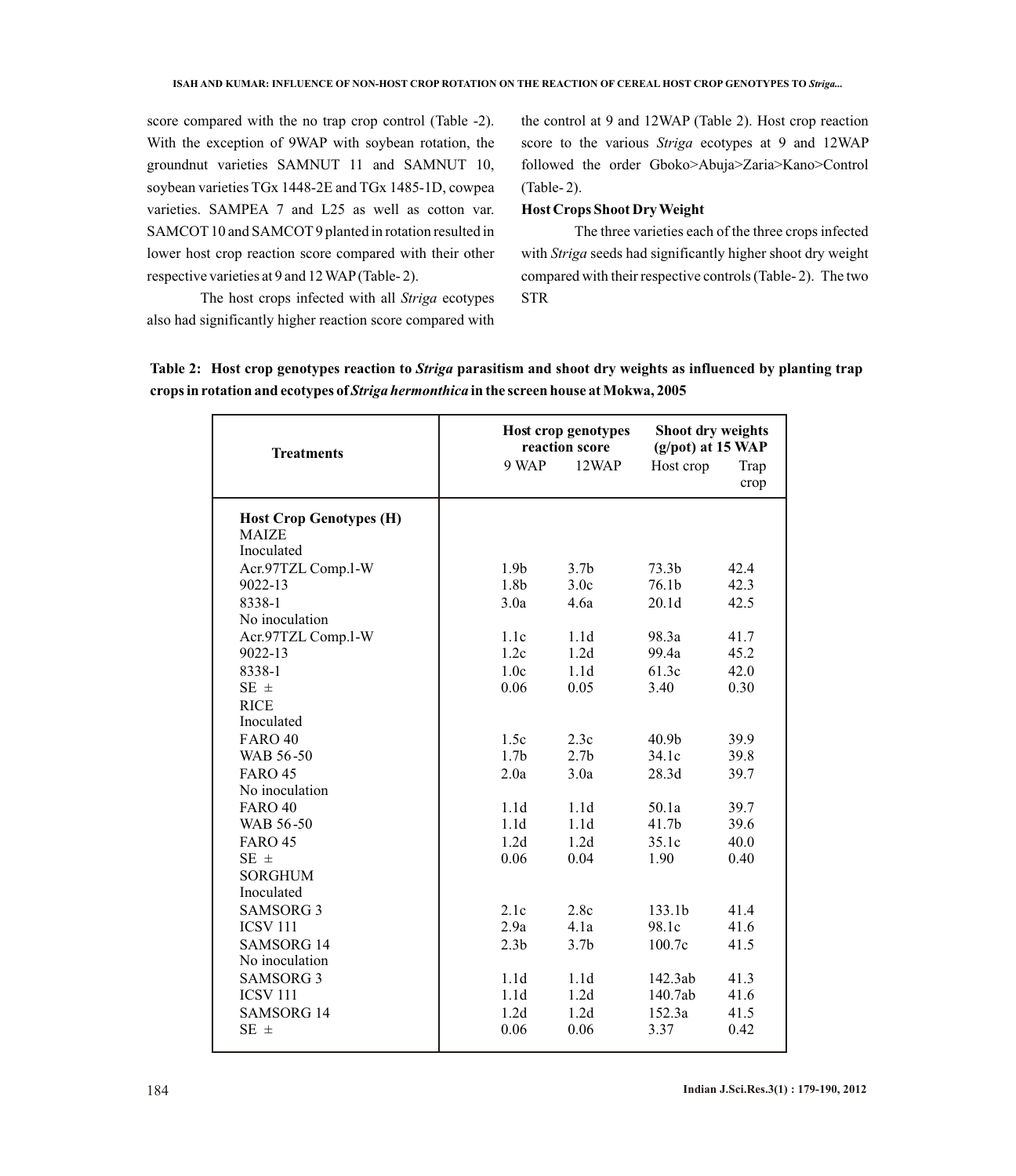| <b>Treatments</b><br>9WAP<br>12 WAP<br>Host crops<br>Trap<br>crops<br><b>Trap Crops (T)</b><br>Groundnut<br><b>SAMNUT 11</b><br>1.7e<br>2.7 <sub>h</sub><br>80.3a<br>51.3a<br>2.1 <sub>d</sub><br>SAMNUT <sub>10</sub><br>3.0 <sub>g</sub><br>57.2d<br>51.0a<br><b>SAMNUT 18</b><br>2.8c<br>3.9d<br>54.3e<br>51.4a<br>Soybean | Shoot dry weights<br>$(g$ /pot) at 15 WAP |  |
|-------------------------------------------------------------------------------------------------------------------------------------------------------------------------------------------------------------------------------------------------------------------------------------------------------------------------------|-------------------------------------------|--|
|                                                                                                                                                                                                                                                                                                                               |                                           |  |
|                                                                                                                                                                                                                                                                                                                               |                                           |  |
|                                                                                                                                                                                                                                                                                                                               |                                           |  |
|                                                                                                                                                                                                                                                                                                                               |                                           |  |
|                                                                                                                                                                                                                                                                                                                               |                                           |  |
|                                                                                                                                                                                                                                                                                                                               |                                           |  |
|                                                                                                                                                                                                                                                                                                                               |                                           |  |
|                                                                                                                                                                                                                                                                                                                               |                                           |  |
| <b>TGX 1448-2E</b><br>2.1 <sub>d</sub><br>2.7 <sub>h</sub><br>70.7 <sub>b</sub><br>48.3bc                                                                                                                                                                                                                                     |                                           |  |
| <b>TGX 1485-1D</b><br>2.8c<br>3.6e<br>61.3c<br>48.2bc                                                                                                                                                                                                                                                                         |                                           |  |
| <b>SAMSOY 2</b><br>2.8c<br>4.1c<br>57.1d<br>48.0c                                                                                                                                                                                                                                                                             |                                           |  |
| Cowpea                                                                                                                                                                                                                                                                                                                        |                                           |  |
| <b>SAMPEA 7</b><br>1.7e<br>2.3i<br>64.3c<br>50.3ab                                                                                                                                                                                                                                                                            |                                           |  |
| 2.9c<br>4.0cd<br>57.2d<br>47.2c<br>L25                                                                                                                                                                                                                                                                                        |                                           |  |
| <b>SAMPEA 6</b><br>3.2 <sub>b</sub><br>4.6 <sub>b</sub><br>50.3g<br>47.1c                                                                                                                                                                                                                                                     |                                           |  |
| Cotton                                                                                                                                                                                                                                                                                                                        |                                           |  |
| SAMCOT <sub>10</sub><br>1.9e<br>2.8 <sub>h</sub><br>62.1c<br>41.3d                                                                                                                                                                                                                                                            |                                           |  |
| SAMCOT 9<br>2.2d<br>3.3f<br>55.3de<br>40.0 <sub>d</sub>                                                                                                                                                                                                                                                                       |                                           |  |
| <b>SAMCOT 8</b><br>2.9c<br>4.1c<br>41.1d<br>51.7fg                                                                                                                                                                                                                                                                            |                                           |  |
| 20.3 <sub>h</sub><br>3.7a<br>5.5a<br>No trap crops inoculation                                                                                                                                                                                                                                                                |                                           |  |
| $SE \pm$<br>0.81<br>0.07<br>0.06<br>0.70                                                                                                                                                                                                                                                                                      |                                           |  |
| <b>Location Sources of Striga (L)</b>                                                                                                                                                                                                                                                                                         |                                           |  |
| 1.7 <sub>b</sub><br>2.0 <sub>b</sub><br>Abuja<br>45.3 <sub>b</sub><br>49.9                                                                                                                                                                                                                                                    |                                           |  |
| Gboko<br>2.3a<br>3.7a<br>44.1c<br>49.7                                                                                                                                                                                                                                                                                        |                                           |  |
| Zaria<br>1.4c<br>71.2a<br>49.5<br>2.5c                                                                                                                                                                                                                                                                                        |                                           |  |
| 1.3d<br>72.6a<br>Kano<br>2.1d<br>49.6                                                                                                                                                                                                                                                                                         |                                           |  |
| No inoc.<br>1.1e<br>1.2e<br>49.8<br>73.9a                                                                                                                                                                                                                                                                                     |                                           |  |
| $SE \pm$<br>0.03<br>0.06<br>1.01<br>0.24                                                                                                                                                                                                                                                                                      |                                           |  |
| <b>Interactions</b>                                                                                                                                                                                                                                                                                                           |                                           |  |
| $0.07*$<br>$0.08*$<br>$2.21*$<br><b>NS</b><br>LxT                                                                                                                                                                                                                                                                             |                                           |  |
| $0.09*$<br>$0.09*$<br>$2.04*$<br><b>NS</b><br>LxH                                                                                                                                                                                                                                                                             |                                           |  |
| $0.20*$<br><b>NS</b><br><b>NS</b><br>$_{\rm NS}$<br><b>TxH</b>                                                                                                                                                                                                                                                                |                                           |  |
| $0.22*$<br>LxTxH<br>$0.23*$<br><b>NS</b><br><b>NS</b>                                                                                                                                                                                                                                                                         |                                           |  |
| CV(%)<br>22.21<br>16.28<br>12.70<br>7.28                                                                                                                                                                                                                                                                                      |                                           |  |

**Table 2 contd: Host crop genotypes reaction to** *Striga***parasitism and shoot dry weight as influenced by planting trap crops in rotation and ecotypes of** *Striga hermonthica* **in the screen house at Mokwa, 2005**

1 - Means followed by same letter(s) within a column are not significantly different at 5% probability (DMRT).

WAP- Weeks after planting

\* - Significant at 5% probability

NS - Not significant

Crop reaction score using scale 1-9 where 1 No chlorosis, no blotching, no firing and normal growth and 9 Complete leaf scotching and no ear formation 9022-13 produced significantly higher shoot dry weight than the susceptible maize hybrid 8338-1. Rice FARO 40 had significantly higher shoot dry weight than the other two

varieties, WAB 56-50 and FARO 45 and the dry weight of WAB 56-50 was also higher than that of FARO 45. The two sorghum varieties ICSV 111 and SAMSORG 14 infected with *Striga* also produced significantly lower shoot dry weight than similarly treated sorghum var. SAMSORG 3 (Table -2).

All the trap crop genotypes planted in rotation with the host crops resulted in significantly higher shoot dry weight of the host crops compared with the control (Table -2). Among the trap crop treatments, rotation of groundnut SAMNUT 11 resulted in significantly the highest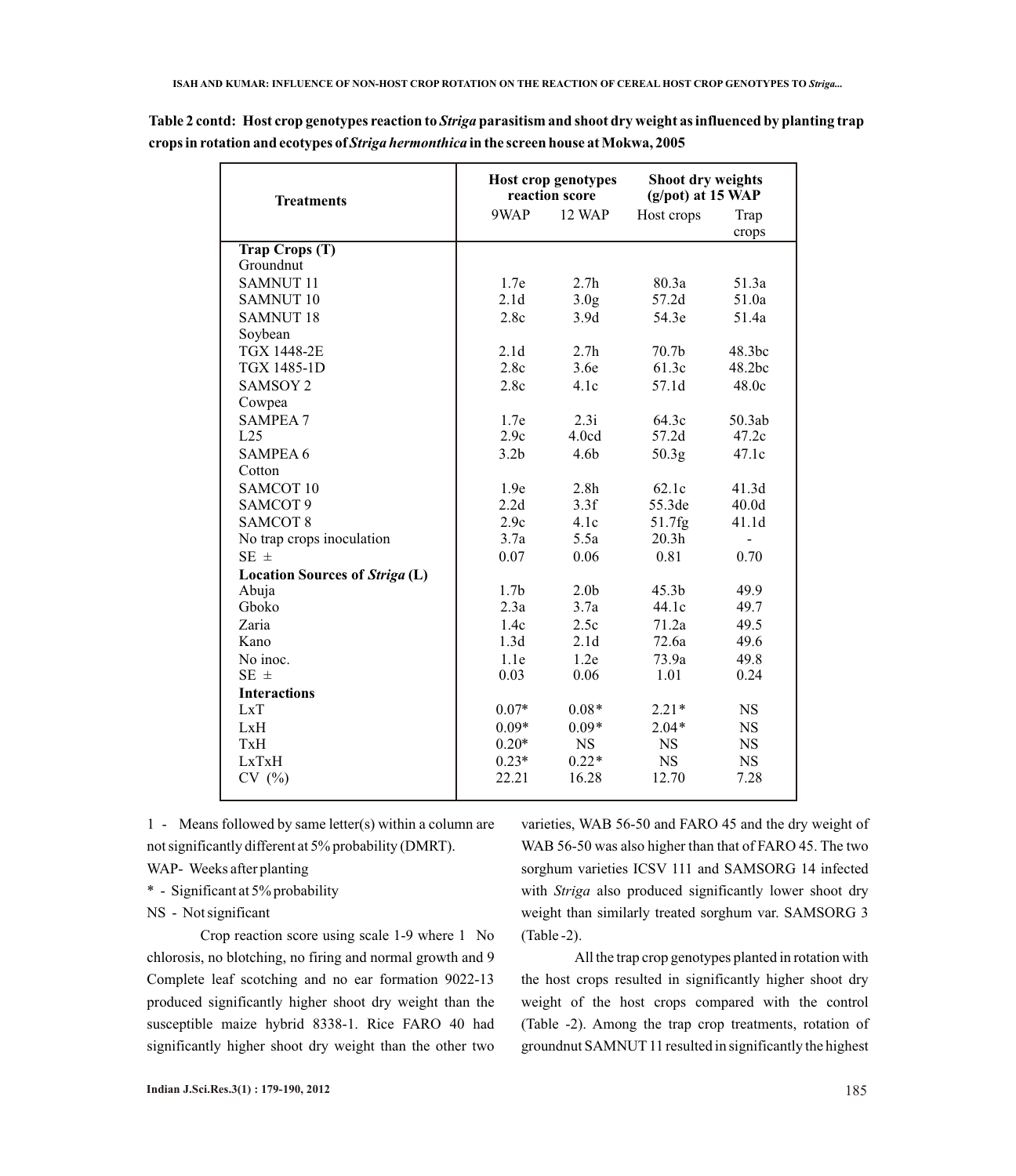host crop dry matter production. While that of cowpea var. SAMPEA 6 caused the least weight. Rotation of trap crops resulted in host shoot dry weight in the order SAMNUT 11> SAMNUT 10> SAMNUT 18 for groundnut, TGx 1448-2E > TGx 1485-1D > SAMSOY 2 for soybean, SAMPEA 7 >  $L25$  > SAMPEA 6 for cowpea and SAMCOT 10 > SAMCOT9 > SAMCOT8 for cotton (Table-2).

For the ecotypes, infection with those from Abuja and Gboko caused significant reduction in host crop shoot dry weight compared with those from Zaria and Kano as well as no *Striga* control. Infection with Abuja *Striga* ecotype however resulted in higher host crop dry matter production than that from Gboko (Table -2).

# **Trap Crop Shoot Dry Weight**

The shoot dry weights differed significantly among the trap crop varieties (Table-2). The three groundnut varieties had significantly higher shoot dry weight than the three soybean, two cowpea varieties, L25 and SAMPEA6 and the three cotton varieties (Table-2). The three soybean and two cowpea varieties L25 and SAMPEA 6 had significantly higher shoot dry weight than the three cotton varieties (Table-2).

#### **Number of Days to First** *Striga***Emergence**

The first *Striga* emergence was significantly delayed on the two STR varieties 9022-13 and Acr. 97 TZL Comp.1-W compared with 8338-1 (Table-3). *Striga* plants also emerged earlier on hybrid maize 9022-12 than on var. Acr. 97 TZL Comp.1-W. *Striga* emergence was significantly delayed on the two resistant rice varieties FARO 40 and WAB 56-50 compared with the susceptible var. FARO 45 (Table-3). Similarly, number of days to first *Striga* emergence was delayed on sorghum var SAMSORG 3 compared with the other two varieties ICSV111 and SAMSORG 14 (Table -3).

Planting of trap crops in rotation significantly delayed *Striga* emergence on the host crops compared with the no trap crop (Table-3). Maximum delay in *Striga* emergence was caused by cowpea var. SAMPEA 7 in rotation while groundnut var. SAMNUT 11 was comparable to the maximum obtained with cowpea var. SAMPEA 7. The earliest support for *Striga* emergence with trap crop rotation was observed with cowpea var. SAMPEA 6 (Table-3).

The number of days to first *Striga* emergence of *Striga* ecotypes on host crops followed the order Kano > Zaria > Abuja > Gboko (Table- 3).

# *Striga***Shoot Count**

The STR maize genotypes 9022-13 and Acr. 97 TZL Comp. 1 W and rice varieties FARO 40 and WAB 56 50 as well as sorghum varieties SAMSORG 3 and ICSV111 supported significantly lower *Striga* shoot count than their other respective genotypes at 9 and 12 WAP (Table -3). Furthermore, the STR/OPV Acr. 97 TZL Comp. l-W, rice var. FARO 40 and Sorghum var. SAMSORG 3 supported significantly lower *Striga* shoot count than hybrid 9022-13, var. WAB 56-50 and ICSV111 respectively at 9 and 12 WAP (Table-3).

All the trap crop varieties planted in rotation with the host crops resulted in significantly lower *Striga* shoot count compared with the no trap crop control at 9 and 12WAP (Table- ). Planting of groundnut var. SAMNUT 11 in rotation with the host crops consistently resulted in the lowest *Striga* shoot count throughout the trial. *Striga* shoot count were only comparable to the lowest with cotton var. SAMCOT 10 and cowpea var. SAMPEA 7 at 9 and 12 WAP and at 9 WAP with groundnut SAMNUT 10. Generally, planting groundnut var. SAMNUT 11, soybean var. TGx 1448-2E, cowpea var. SAMPEA7 and cotton SAMCOT 10 in rotation with the host crop reduced *Striga* emergence compared with the other respective varieties of the trap crops. Furthermore the use of trap crops soybean var. TGx 1485-1D, cowpea var. L25, groundnut var. SAMNUT 10 and cotton var. SAMNUT 9 for rotation caused lower *Striga* shoot emergence on the host crop compared with SAMSOY 2, SAMPEA 6, SAMCOT 8 and SAMNUT 18 respectively (Table-3).

Shoot count on host crop differed significantly among *Striga* ecotypes at 9 and 12 WAP (Table-3). *Striga*  shoot count on host crops was significantly higher with the Gboko ecotype compared with those of Abuja, Zaria and Kano throughout the growth period of the crop. Furthermore, Abuja *Striga* ecotype had higher emergence than those of Zaria and Kano, while the Zaria ecotype also had higher emergence than that of Kano (Table-3).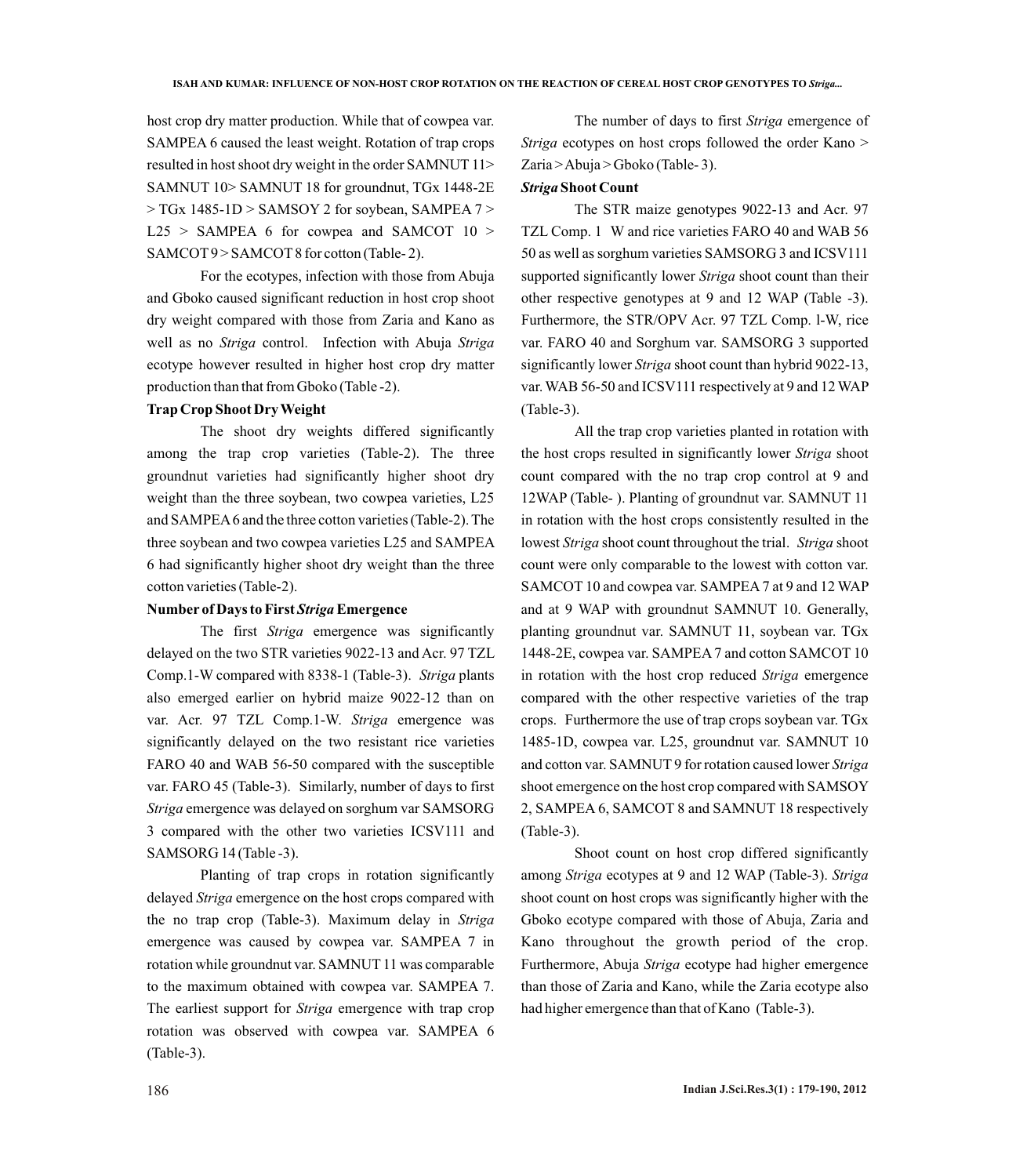| <b>Treatments</b>              | Number of<br>Days to<br>first Striga<br>emergence | Striga shoot count/pot<br>9 WAP | <b>12 WAP</b>    |
|--------------------------------|---------------------------------------------------|---------------------------------|------------------|
| <b>Host Crop Genotypes (H)</b> |                                                   |                                 |                  |
| <b>MAIZE</b>                   |                                                   |                                 |                  |
| Acr.97TZL Comp.l-W             | 40.2 <sup>1</sup>                                 | 1.3c                            | 2.5c             |
| 9022-13                        | 39.2c                                             | 1.7 <sub>b</sub>                | 2.9 <sub>b</sub> |
| 8338-1                         | 42.1 <sup>a</sup>                                 | 3.4 <sup>a</sup>                | 6.2a             |
| $SE \pm$                       | 0.32                                              | 0.06                            | 0.11             |
| <b>RICE</b>                    |                                                   |                                 |                  |
| <b>FARO 40</b>                 | $44.2^{\rm a}$                                    | 0.0c                            | 0.5c             |
| WAB 56-50                      | 44.3 <sup>a</sup>                                 | 0.8 <sub>b</sub>                | 1.8b             |
| <b>FARO 45</b>                 | 40.7 <sub>b</sub>                                 | 1.4 <sup>a</sup>                | 2.6a             |
| $SE \pm$                       | 0.35                                              | 0.08                            | 0.12             |
| <b>SORGHUM</b>                 |                                                   |                                 |                  |
| <b>SAMSORG 3</b>               | 42.2a                                             | 1.3c                            | 2.8c             |
| <b>ICSV 111</b>                | 40.1 <sub>b</sub>                                 | 2.7 <sub>b</sub>                | 4.7 <sub>b</sub> |
| <b>SAMSORG 14</b>              | .1 <sub>b</sub>                                   | 3.5 <sup>a</sup>                | 6.8a             |
| $SE \pm$                       | 0.40                                              | 0.10                            | 0.14             |

**Table 3: Number of days to first** *Striga* **emergence and shoot count as influenced by host crop genotypes, trap crop varieties planted in rotation and ecotypes of** *Strigahermonthica* **in the Screen at Mokwa, 2005**

### **DISCUSSION**

Under *Striga* parasitism, maize genotypes 9022- 13 and Acr. 97 TZLComp.1-W, rice varieties FARO 40 and WAB 56-50 and sorghum var. SAMSORG 3 consistently exhibited more acceptable growth and production attributes viz; lower plant height reduction and crop reaction syndrome to *Striga* as well as higher crop vigour and shoot dry matter production compared to the other corresponding varieties viz; 8338-1 for maize, FARO 45 for rice and ICSV111 and SAMSORG 14 for sorghum. The former genotypes also had lower *Striga* infestation compared to the latter ones. The results confirm that the maize genotypes 9022-13 and Acr.97 TZL Comp.1-W, rice varieties FARO 40 and WAB 56-50 as well as sorghum variety SAMSORG 3 exhibited different forms and levels of resistance to *Striga* 

*hermonthica*. It had been reported by various workers that both susceptible and *Striga* tolerant maize varieties exhibited various levels of syndrome reaction to *Striga* (Kim, 1994; Lagoke et al., 1999). Lagoke et al. ,(1999) reported yield losses of 77.4% in 8338-1, 52.5% in 9022-13 and 30.5% in Acr.97 TZL Comp.1-W the precursor of Acr.97 TZL Comp.1-W in one of the several trials conducted in the Guinea savanna. Isah (2002) later reported higher yield of 9022-13 and Acr.97 TZL Comp.1-W which were higher than that of 8338-1 by 1.9 and 1.5 respectively in trials conducted at Mokwa. Earlier reports have confirmed that rice varieties FARO 40 and WAB 56-50 exhibited high and moderate levels of resistance to *Striga hermonthica* (Lagoke et al., 1999; Adagba, 2000). Even though other varieties have also been reported, they have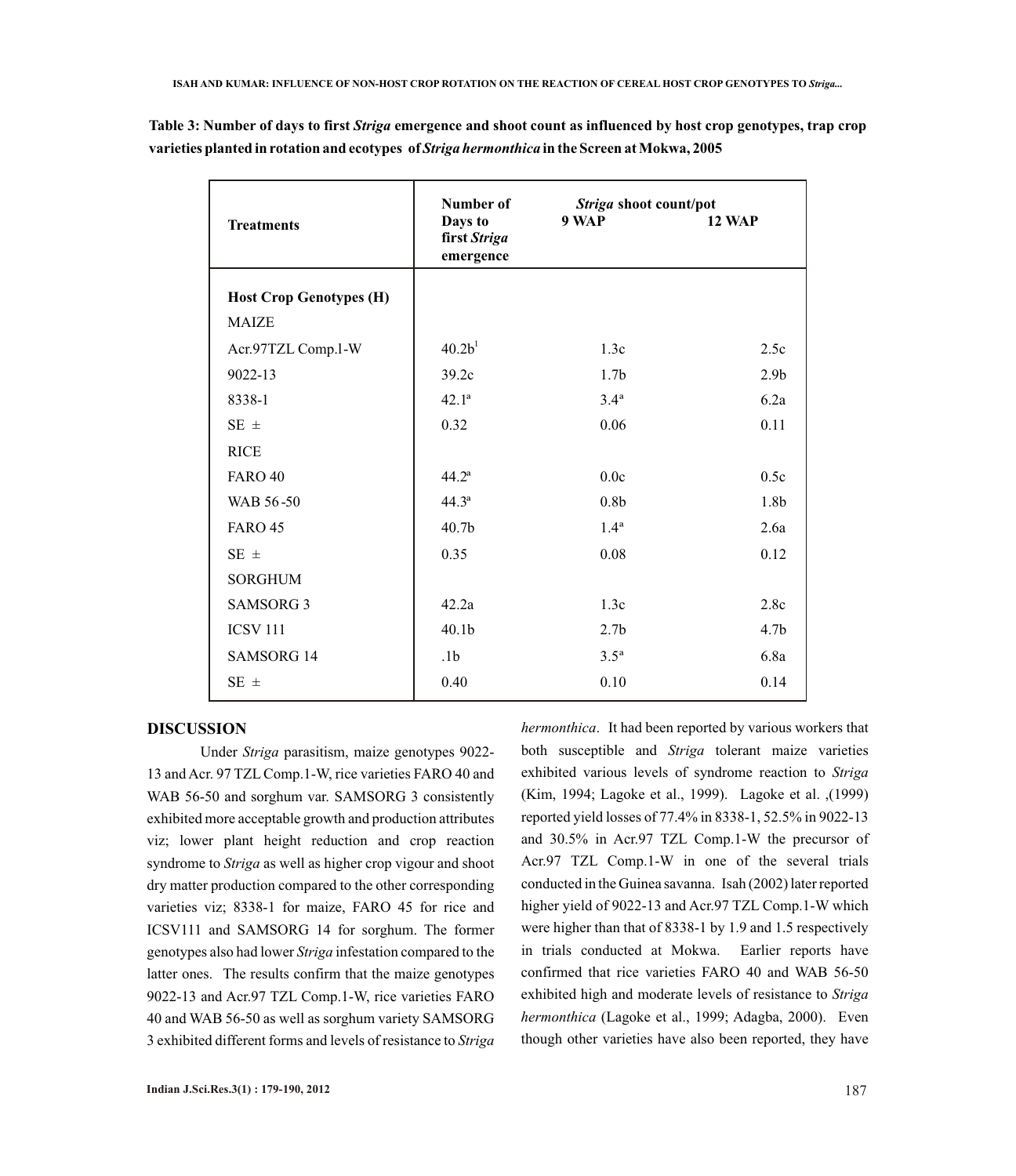|                                       | Number of                            | Striga shoot count/pot |                          |  |
|---------------------------------------|--------------------------------------|------------------------|--------------------------|--|
| <b>Treatments</b>                     | Days to<br>first Striga<br>emergence | 9 WAP                  | <b>12 WAP</b>            |  |
| Trap Crops (T)                        |                                      |                        |                          |  |
| Groundnut<br><b>SAMNUT11</b>          |                                      |                        |                          |  |
| <b>SAMNUT 10</b>                      | 45.9ab<br>44.2c                      | 1.1 <sub>h</sub>       | 2.0 <sub>g</sub><br>2.7f |  |
| <b>SAMNUT18</b>                       | 41.7de                               | $1.4$ fgh<br>1.5fg     | 3.2e                     |  |
| Soybean                               |                                      |                        |                          |  |
| TGx 1448-2E                           | 44.3bc                               | 1.5fg                  | 2.7f                     |  |
| TGx 1485-1D                           | 43.1cd                               | 1.9de                  | 3.2e                     |  |
| SAMSOY <sub>2</sub>                   | 42.7cd                               | 2.1cd                  | 3.9cd                    |  |
| Cowpea                                |                                      |                        |                          |  |
| <b>SAMPEA 7</b>                       | $46.3^{a}$                           | 1.3gh                  | 2.3fg                    |  |
| L25                                   | 40.7e                                | 2.3c                   | 4.2c                     |  |
| <b>SAMPEA 6</b>                       | 38.6f                                | 2.7 <sub>b</sub>       | 4.9 <sub>b</sub>         |  |
| Cotton                                |                                      |                        |                          |  |
| SAMCOT <sub>10</sub>                  | 43.3cd                               | 1.3gh                  | 2.3fg                    |  |
| SAMCOT <sub>9</sub>                   | 42.1de                               | 1.7ef                  | 3.6de                    |  |
| SAMCOT <sub>8</sub>                   | 40.7e                                | 2.1cd                  | 4.0cd                    |  |
| No trap crops                         | 36.9 <sub>g</sub>                    | 3.2a                   | 6.7a                     |  |
| SE $\pm$                              | 0.54                                 | 0.10                   | 0.15                     |  |
| <b>Location Sources of Striga (L)</b> |                                      |                        |                          |  |
| Abuja                                 | 41.3c                                | 1.5 <sub>b</sub>       | 2.6 <sub>b</sub>         |  |
| Gboko                                 | 39.2d                                | 1.7a                   | 2.9a                     |  |
| Zaria                                 | 44.9b                                | 1.3c                   | 2.3c                     |  |
| Kano                                  | 46.1a                                | 0.7d                   | 1.9d                     |  |
| $SE \pm$                              | 0.23                                 | 0.06                   | 0.08                     |  |
| Interactions                          |                                      |                        |                          |  |
| $L \times T$                          | <b>NS</b>                            | $0.07*$                | $0.09*$                  |  |
| $L \times H$                          | <b>NS</b>                            | $0.09*$                | $0.08*$                  |  |
| T x H                                 | <b>NS</b>                            | <b>NS</b>              | <b>NS</b>                |  |
| L x T x H                             | <b>NS</b>                            | <b>NS</b>              | $0.51*$                  |  |
| CV(%)                                 | 12.85                                | 32.83                  | 32.50                    |  |

**Table 3 contd: Number of days to first** *Striga* **emergence and shoot count as influenced by host crop genotypes, trap crop varieties planted in rotation and ecotypes of** *Strigahermonthica* **in the Screen at Mokwa, 2005**

> 1 - Means followed by same letter(s) within a column are not significantly different at 5% probability (DMRT). WAP- Weeks after planting

\* - Significant at 5% probability

NS - Not significant

less consistent in the exhibition of STR features like FARO 40 and WAB 56-50. Many varieties of sorghum had also been identified including the SRN 4841, N13, Malisor 92-1, ICSV111 and SAMSORG 3, Kano farafara and ICSV1079 (Lagoke et al., 1999). However, in most cases, resistance to *Striga* in sorghum has been associated with low productivity. Many are also drought tolerant and adapted to low yielding potentials of the drier Sudan savanna and Sahel

agro-ecological. This may be the reason for low dry matter production obtained from sorghum var. ICSV111 in this study. However, many land races including SAMSORG 3 have developed tolerance over time.

Host crop genotypes infected with *Striga* from Gboko had higher *Striga* infestation as reflected in the dry shoot weight, exhibited higher crop damage syndrome to *Striga* parasitism and lower crop shoot dry matter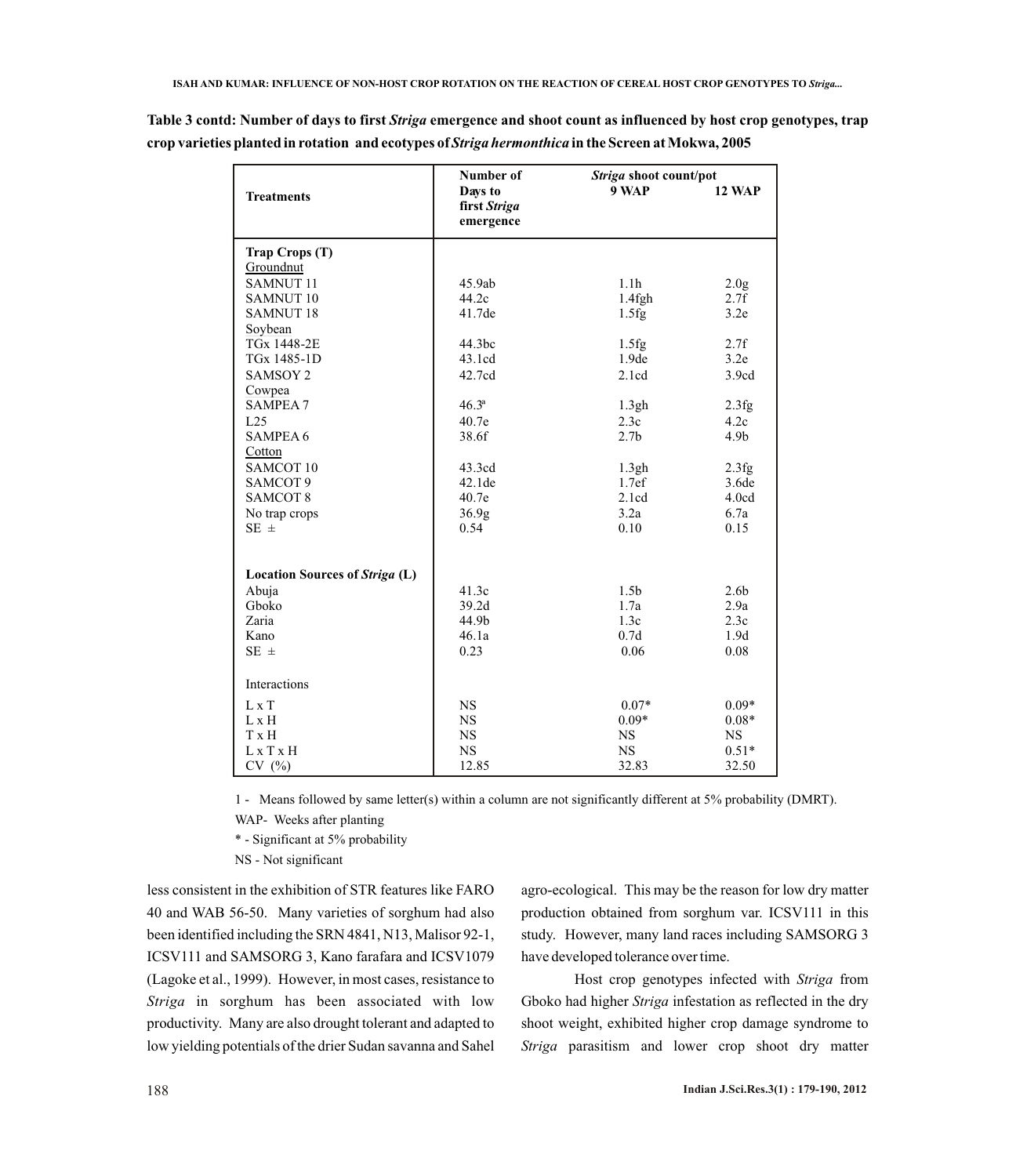production compared with those from Zaria, Kano and Abuj Adagba ,(2000) reported in an early study on upland rice varieties, observed differential reactions to ecotypes of *S. hermonthica* with rice FARO 40, resistant variety, supporting the emergence of Lafia and Mokwa ecotypes of *Striga* only but not those of Samaru, Bagauda and Bida. Since Lafia and Gboko are very close and within the same agro-ecology, the results obtained in this study is therefore consistent to those earlier reported by Adagba, (2000). This study further revealed that the Abuja *Striga* ecotypes produced higher *Striga* shoot count, higher damage syndrome of the host crops with resultant lower host crops dry shoot weight compared with Zaria and Kano *Striga* ecotypes. Adagba, (2000) similarly confirmed Bagauda and Samaru were less virulent on rice varieties than Bida ecotype which is close to Abuja. Koyama, (1999) also indicated that samples of *S. hermonthica* from West Africa sites were more closely related to each other than to one from East Africa and that the highest degree of similarity existed between two sites sampled in Mali.

The varieties of trap crop SAMNUT 11 and SAMNUT 10 for groundnut, TGx 1448-2E and TGx 1485- 1D for soybean, SAMPEA 7 and L25 for cowpea and SAMCOT 9 and SAMCOT 10 for cotton planted in rotation caused delayed *Striga* emergence, reduced infestation on the host crop compared with their other respective varieties. Consequently, crop damage reaction syndrome were reduced and shoot dry matter production increased when the planting of the promising trap crop varieties preceeded those of the host crops. However, consistent outstanding reduction in parasitism with consequent good crop performance was observed with groundnut var. SAMNUT 11 and cotton var. SAMCOT 10 among the trap crop varieties. The result of the study therefore confirms earlier report on the variability among trap crop varieties in reducing *Striga* problem on host crops. It has been reported that cotton var. SAMCOT 10 and groundnut var. SAMNUT 11 are among those trap crop varieties that stimulated suicidal germination of Striga seeds in the laboratory at Samaru, Zaria and this might have stimulated abortive germination of *Striga* seeds before the planting of host crops thereby reducing the parasitism on the host crop genotypes.

### **REFERENCES**

- A.T.F., 2006. Controlling witch weed in Sub-Saharan African. Annual report 2005, Harnessing the potentials of public/private partnerships, Nairobi, Kenya, African Agricultural Technology Foundation (AATF) :8-13.
- Adagba M. A., 2000. Management of *Striga hermonthica* (Del) Benth in Upland Rice *Oryza sativa* (L) Using Host Plant Resistance, Nitrogen Rate and Herbicide Seed Treatments. Ph.D Thesis submitted to post graduate school for the award of Ph.D (Agronomy) in the Department of Agronomy, Ahmadu Bello University Zaria Nigeria: 224-259.
- Botanga C.J., Alabi S.O., Echekwu C.A. and Lagoke S.T. O., 2003. Genetics of suicidal germination of Striga hermonthica Del Benth by cotton. Crop Science, **43**: 483-488
- Ejeta G., Butler L.G. and Babiker A.B., 1992. New approaches to the control of *Striga. Striga* Research at Purdue University, Research Bulletin RB-991. Agricultural Experiment Station, Purdue University. West Lafayette, IN.
- Isah K. M., 2002. Management of *Striga hermonthica* (Del) Benth as influenced by maize variety and spacing, split application of compound fertilizer and legume intercrop. M.Sc thesis submitted to Post graduate school for the award of M. Agriculture (Crop Production/Protection) in the Department of Crop Production and Crop Protection, University of agriculture, Abeokuta, Nigeria: 31*-*180.
- Johnson, D.E., Riches, C.R., Diallo, R. and Jones, M.P.; 1997. *Striga* on rice in West Africa, Crop host and range and the potential of host resistance. Crop Protection **16**; 153-157.
- Kim S.K., 1994. Genetics of maize tolerance of *Striga hermonthica.* Crop Science, **34**:960**-** 967.